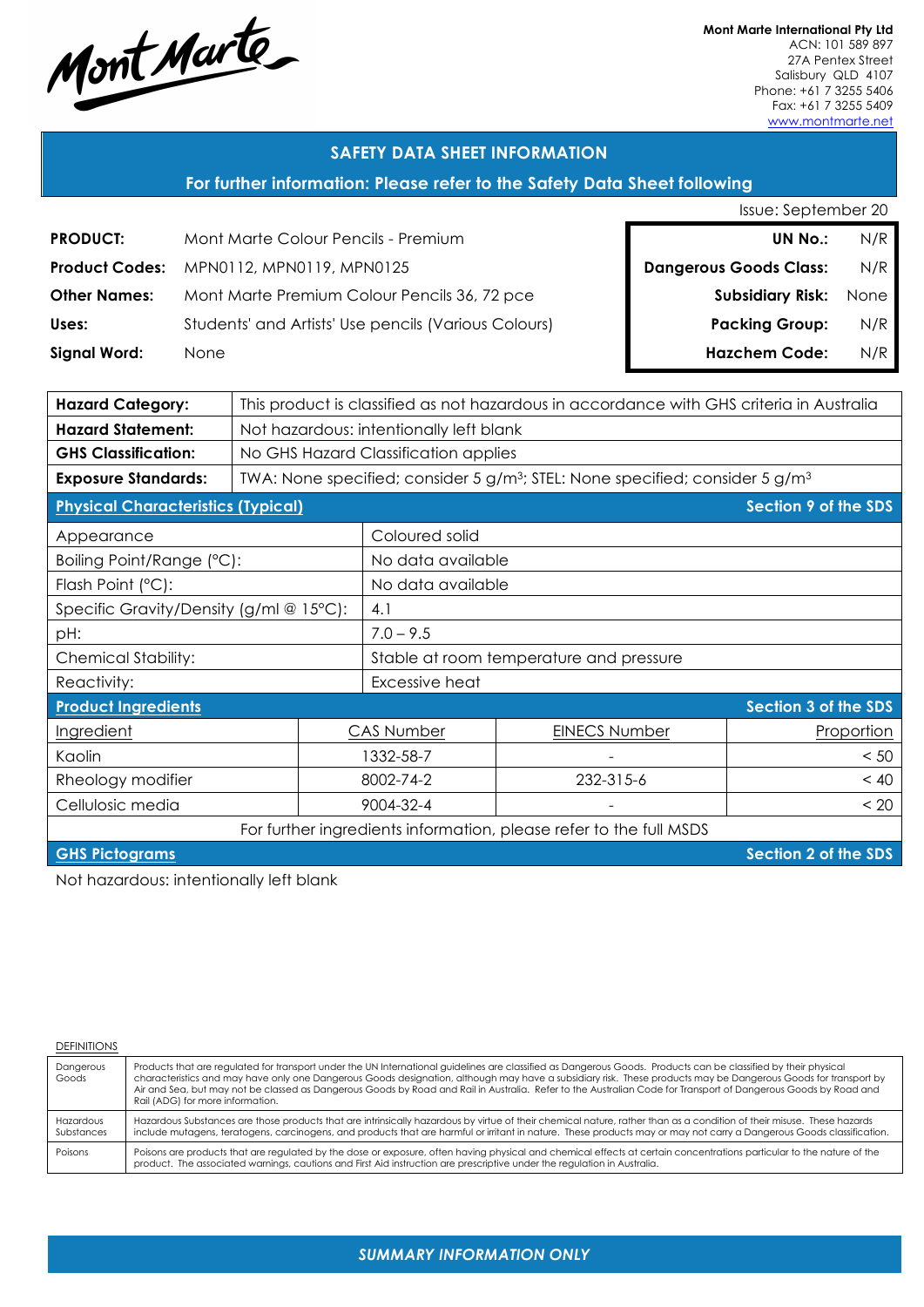

## *1. IDENTIFICATION*

| <b>Product Name:</b>      | Mont Marte Colour Pencils - Premium                  |
|---------------------------|------------------------------------------------------|
| <b>Product Codes:</b>     | MPN0112, MPN0119, MPN0125                            |
| <b>Other Names:</b>       | Mont Marte Premium Colour Pencils 36, 72 pce         |
| <b>Chemical Family:</b>   | Drawing media                                        |
| <b>Molecular Formula:</b> | <b>Mixtures</b>                                      |
| Recommended Use:          | Students' and Artists' Use pencils (Various Colours) |
| Supplier:                 | Mont Marte International Pty Ltd.                    |
| ACN:                      | 101 589 897                                          |
| Address:                  | PO BOX 303, SALISBURY QLD 4107                       |
| Telephone:                | +61 7 3255 5406                                      |
| Fax:                      | +61 7 3255 5409                                      |
| <b>Emergency Phone:</b>   | <b>CHEMCALL<sup>®</sup>: 1800 127 406</b>            |
| All other inquiries:      | www.montmarte.net                                    |

## *2. HAZARDS IDENTIFICATION*

#### **Hazard Category**

This product is classified as not hazardous in accordance with GHS criteria in Australia

#### **GHS Classification**

No GHS Hazard Classification applies

#### **GHS Pictograms**

Not hazardous: intentionally left blank

#### **Hazard Statement**

Not hazardous: intentionally left blank

#### **Hazard Statements**

Not hazardous: intentionally left blank

### **Precautionary Statements**

Not hazardous: intentionally left blank

#### **Dangerous Goods Classification** N/R

**Signal Word** None

| 3. COMPOSITION: Information on Ingredients |                   |                  |                    |  |  |
|--------------------------------------------|-------------------|------------------|--------------------|--|--|
| <b>Chemical Ingredient</b>                 | <b>CAS Number</b> | <b>EC Number</b> | Proportion (% v/v) |  |  |
| Kaolin                                     | 1332-58-7         |                  | < 50               |  |  |
| Rheology modifier                          | 8002-74-2         | 232-315-6        | < 40               |  |  |
| Cellulosic media                           | 9004-32-4         | -                | < 20               |  |  |
| Wax                                        | various           | various          | < 15               |  |  |
| Colourant                                  | various           | various          | >10                |  |  |

## *4. FIRST AID MEASURES*

### **For advice, contact Poisons Information Centre (Phone Australia: 13 1126) or a doctor.**

#### **Ingestion**

If swallowed, give water to drink. If patient feels unwell, seek medical advice.

#### **Eye Contact**

Flush eyes with large amounts of water until irritation subsides. If irritation persists, seek medical advice.

### **Skin Contact**

Wash off skin with soap and cold water. If irritation or other symptoms develop, seek medical advice.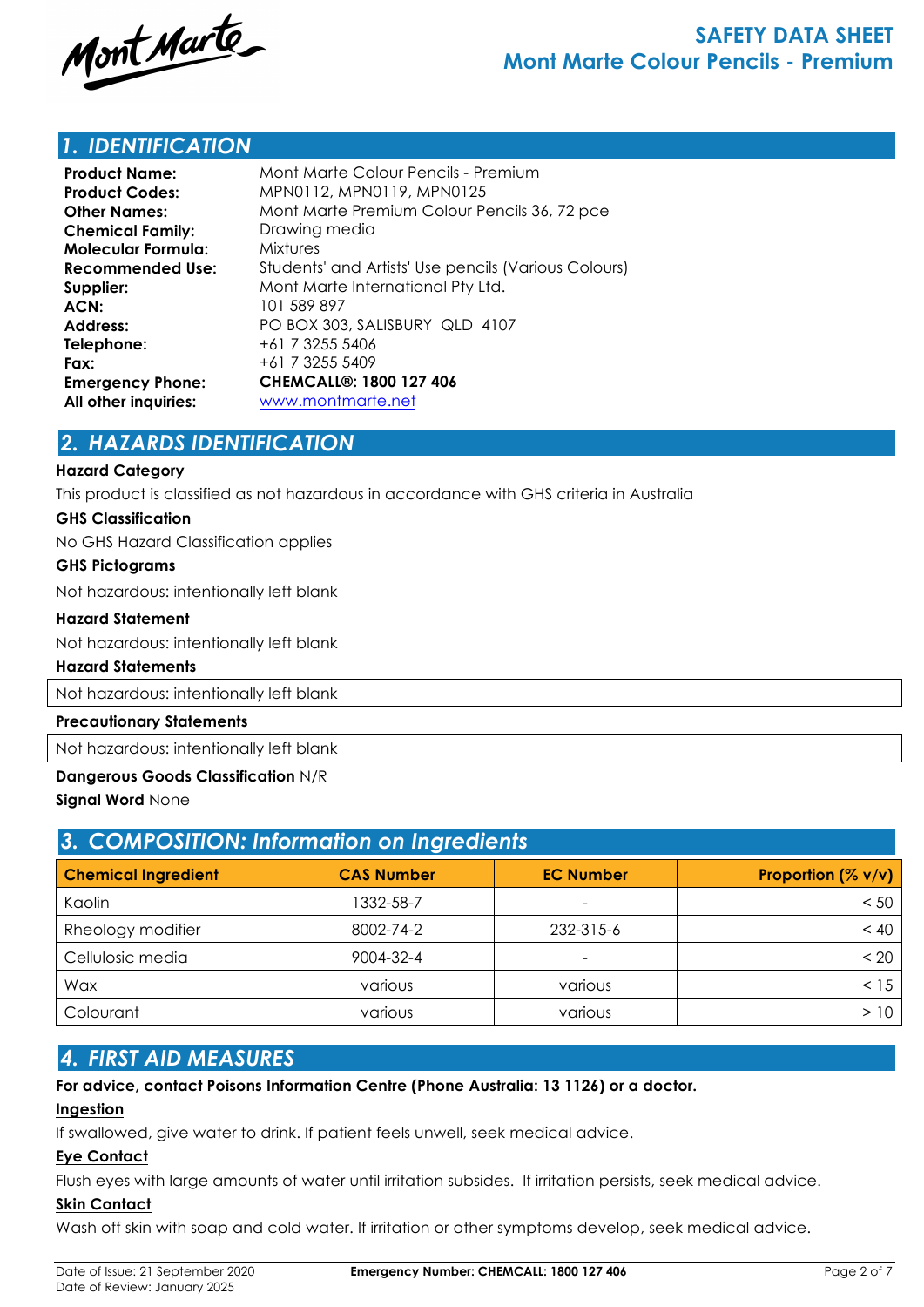Mont Marte

### **Inhalation**

If exposed, remove to fresh air and keep at rest. If unwell, seek medical advice.

#### **First Aid Facilities**

Access to clean, cold water.

### **Medical Attention**

Treat according to symptoms. There are no narcotic effects with this product.

## *5. FIRE FIGHTING MEASURES*

This product is unlikely to pose a combustion risk, nor provide a significant 'fuel' hazard. If possible, segregate the product from the source of the fire, if safe to do so. Allow trained personnel to attend a fire in progress providing fire fighters with this Safety Data Sheet. Prevent extinguishing media from escaping to drains and waterways.

#### **Suitable Extinguishing Media**

(For large volume fires.) Alcohol resistant foam, water spray or fine spray mist.

#### **Hazards from combustion products**

Carbon monoxide, carbon dioxide, and other organic material

#### **Precautions for fire fighters and special protective equipment**

Fully self-contained breathing apparatus

#### **Hazchem Code**

N/R

## *6. ACCIDENTAL RELEASE MEASURES*

## **Emergency Procedures**

This product is supplied in small quantities; however, if stored with large quantities of similar packaged product, consider the following action:

- Prevent product from escaping to drains and waterways;
- Contain leaking packaging in a suitable receptacle;
- Prevent vapours or fumes from building up in confined areas;
- Ensure that drain valves are closed at all times (in case of use with fire fighting liquid/foam); and
- Clean up and report spills immediately.

# *7. HANDLING AND STORAGE*

### **Precautions for Safe Handling**

This product is unlikely to present a fire or explosion risk. Under extreme temperatures, this product may burn and decompose, but is unlikely to be a significant fuel source. Vapours in extreme temperatures may be irritating, but are unlikely to pose a significant health risk. Product quantities are usually held as not more than approx. 5 kg.

### **Conditions for Safe Storage**

Store in a cool, dry place away from direct sunlight. Protect containers from physical damage and check regularly for leaks. Avoid release to the environment, store in bunded areas and ensure exit drains are closed.

### **Incompatible Materials**

None established

# *8. EXPOSURE CONTROLS: PERSONAL PROTECTION*

### **National Exposure Standards**

The time weighted average concentration (TWA) for this product is: None specified; consider 5 g/m<sup>3</sup>, which means the highest allowable exposure concentration in an eight-hour day for a five-day working week. The short term exposure limit (STEL) is: None specified; consider 5 g/m3, which is the maximum allowable exposure concentration at any time. Replacing a TWA or STEL value for some products is a Peak Limitation value (Peak): None applies in this case. In addition to the exposure concentrations may be a subsidiary caution in such cases where the product is a skin sensitiser, represented as (Sen), where None applies in this case.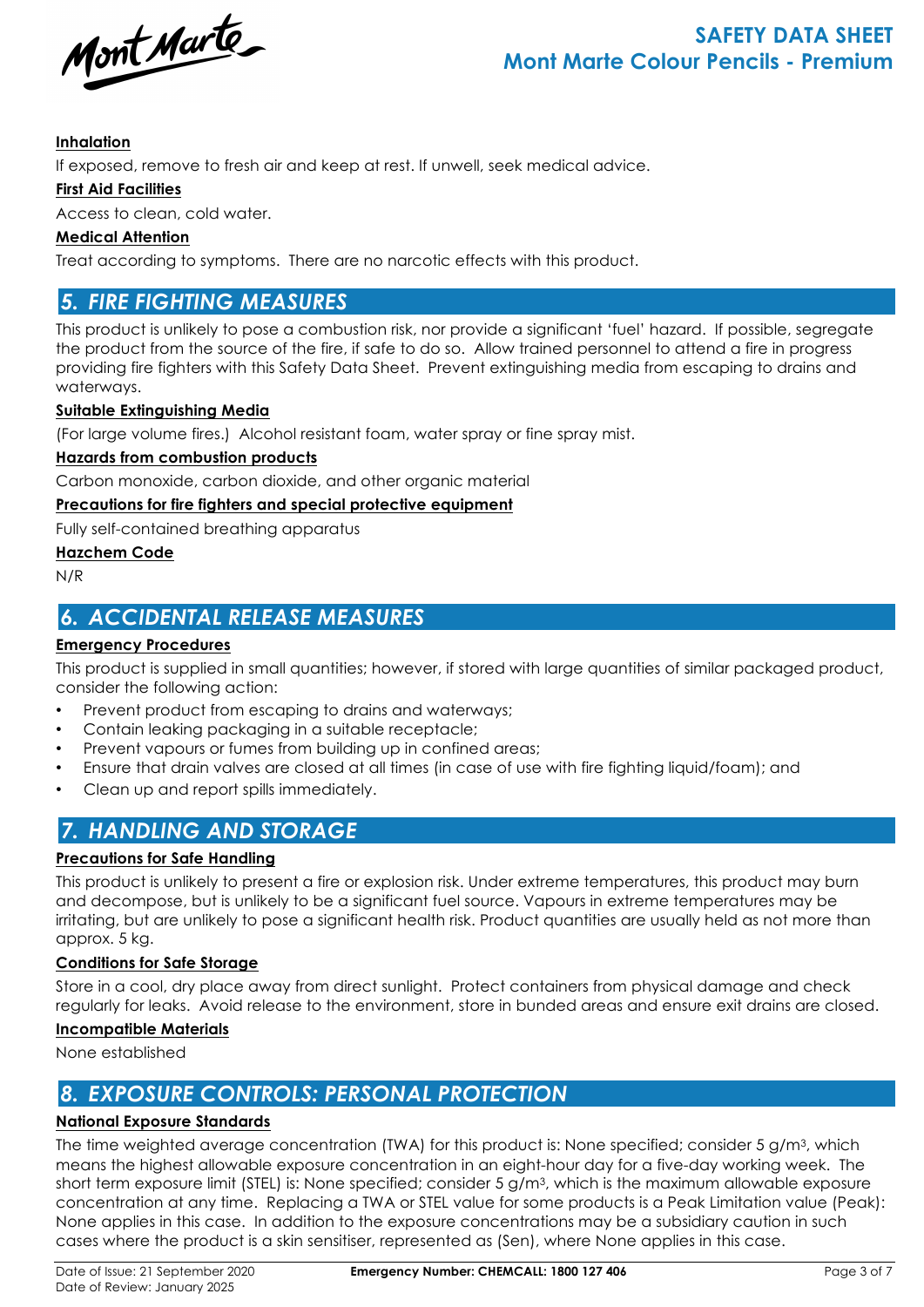Mont Marte

#### **Biological Limit Values (BLV)**

No data available

#### **Engineering Controls: Ventilation**

The use of local exhaust ventilation is not essential to control process emissions near the source. Laboratory samples can be handled in a fume hood, but are safely managed at open benches. Consider mechanical ventilation of confined spaces. Explosion proof equipment is not required when handling this product.

It is recommended that standard industrial hygiene practices are employed when using this product, e.g. it is recommended to wash hands after using this product, before eating, drinking, or smoking.

#### **Personal Protective Equipment**

**Respiratory Protection:** It is unlikely that vapour concentrations in air may approach or exceed the limits described in the National Exposure Standards; however, it is recommended to use a half-face filter mask to protect from overexposure by inhalation. A type 'A' filter material is considered suitable for this product.

**Eye Protection:** Consider the use of safety glasses when handling this product, as standard industrial hygiene practice; protective eye wear is not essential when using this product.

**Skin/Body Protection:** There is no essential recommended outer-wear required when handling this product. For further information on skin protection, refer to Section 11: Skin Contact effects.

## *9. PHYSICAL AND CHEMICAL PROPERTIES*

| <b>Property</b>            | Unit of measurement      | <b>Typical Value</b> |
|----------------------------|--------------------------|----------------------|
| Appearance                 | None                     | Coloured solid       |
| <b>Boiling Point/Range</b> | $^{\circ}C$              | No data available    |
| Flash Point                | $^{\circ}C$              | No data available    |
| $SG/Density$ (@ 15°C)      | $g/ml$ ; kgm $-3$        | 4.1                  |
| Vapour Pressure @ 20°C     | kPa                      | No data available    |
| Vapour Density @ 20°C      | $g$ /ml; kgm $-3$        | No data available    |
| Autoignition Temperature   | $^{\circ}C$              | No data available    |
| Explosive Limits in Air    | % vol/vol                | No data available    |
| Viscosity @ $20^{\circ}$ C | cPs, mPas                | No data available    |
| Percent volatiles          | % vol/vol                | nil                  |
| Acidity/alkalinity as pH   | None                     | $7.0 - 9.5$          |
| Solubility in Water        | g/l                      | < 0.5                |
| Other solvents             | $\overline{\phantom{a}}$ | Insoluble            |

The values listed are indicative of this product's physical and chemical properties. A Certificate of Analysis for each product batch can be made available on request.

# *10. STABILITY AND REACTIVITY*

#### **Chemical stability**

Stable at room temperature and pressure

#### **Conditions to avoid**

Excessive heat

#### **Hazardous decomposition products**

Carbon monoxide, carbon dioxide, other complexes on incomplete burning or oxidation

#### **Hazardous reactions**

None established

#### **Hazardous polymerisation**

Will not occur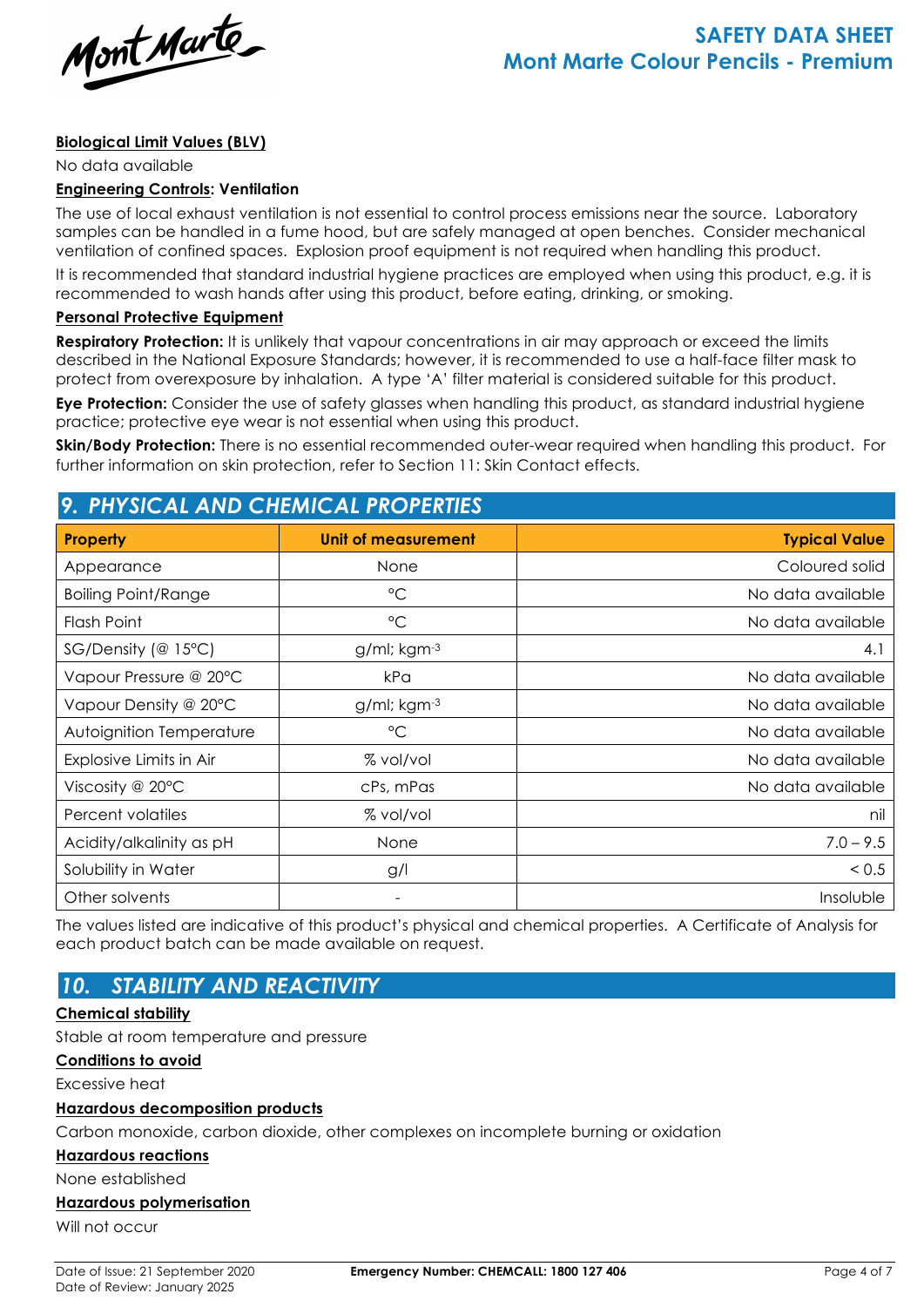Mont Marte

## *11. TOXICOLOGICAL INFORMATION*

### **Acute Effects**

#### **Ingestion**

This product is not considered to be toxic if ingested nor result in any narcotic effects. If intentionally misused the product may cause discomfort on swallowing, if consumed in a large quantity and may result in gastric disturbance.

#### **Eye Contact**

This product is not considered toxic if in contact with eyes or eye tissue. As with any foreign material there may be some discomfort if eye contact occurs, which can be relieved with First Aid.

#### **Skin Contact**

Contact with this product may result in mild irritations evidenced by itchiness or dryness of the affected area. This product is not considered toxic or harmful via contact with skin.

#### **Inhalation**

This product does not produce vapours, or irritating fumes and is considered to have no effect via inhalation.

#### **Chronic Effects**

There are no known chronic effects associated with this product, and it is considered not to be toxic or harmful via standard routes of exposure.

#### **Other Health Effects Information**

Individuals with pre-existing skin or respiratory conditions, such as psoriasis or eczema, may be sensitive to this product.

#### **Toxicological Information**

Oral LD50: No data available: consider > 2000 mg/kg Dermal LD50: No data available: consider > 2000 mg/kg

## *12. ECOLOGICAL INFORMATION*

#### **Ecotoxicity**

#### **Aquatic Toxicity:**

Fish Toxicity LC<sub>50</sub>: No data available; consider > 1000 mg/L Daphnia Magna EC<sub>50</sub>: No data available; consider > 1000 mg/L Blue-green algae: No data available; consider > 1000 mg/L Green algae: No data available; consider > 1000 mg/L

**Persistence/Biodegradability:** Elements of this product will persist (pigments and waxes)

**Mobility:** This product is a solid and unlikely to be considered an environmental contaminant.

## *13. DISPOSAL CONSIDERATIONS*

#### **Disposal Methods**

This product is not considered to pose an environmental threat when dry, and is safe for disposal to landfill. Our company does encourage recycling, and empty packaging is suitable for recycling, recovery or disposal through a suitably qualified or licensed contractor. Care should be taken to ensure compliance with national and local authorities in these instances.

#### **Special Precautions**

Dry product is suitable for disposal by landfill; and, it is discouraged to dispose of these products via municipal sewers, drains, natural streams or rivers. Wet product and packaging should be treated and disposed through chemical waste treatment, or considered for use in recycling.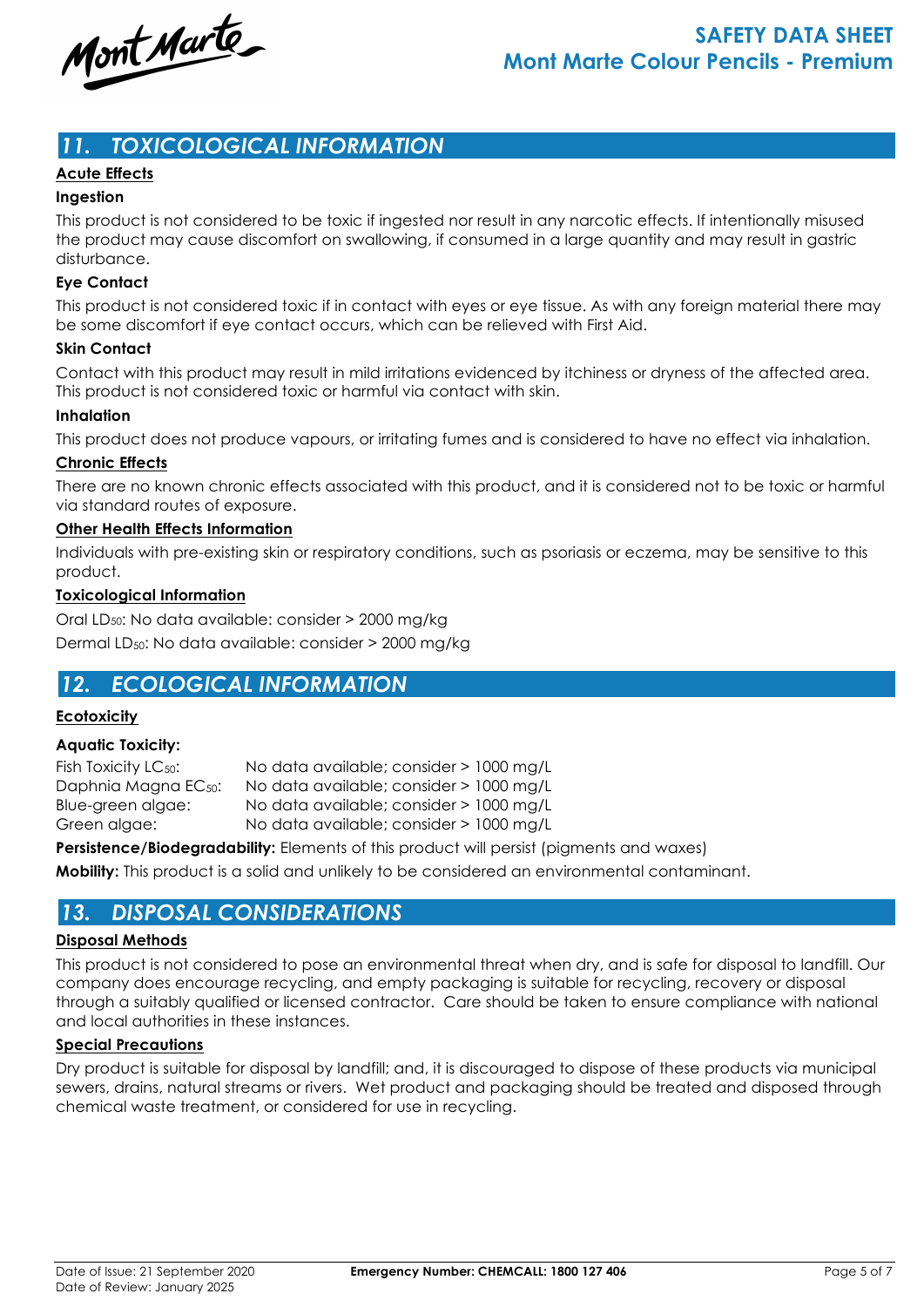

## *14. TRANSPORT INFORMATION*

| <b>Road and Rail Transport</b>        |               | <b>Marine Transport</b>               |               | <b>Air Transport</b>                  |               |
|---------------------------------------|---------------|---------------------------------------|---------------|---------------------------------------|---------------|
| UN No.                                | N/R           | UN No.                                | N/R           | UN No.                                | N/R           |
| <b>Proper Shipping</b><br><b>Name</b> | Drawing media | <b>Proper Shipping</b><br><b>Name</b> | Drawing media | <b>Proper Shipping</b><br><b>Name</b> | Drawing media |
| <b>DG Class</b>                       | N/R           | <b>DG Class</b>                       | N/R           | <b>DG Class</b>                       | N/R           |
| Sub. Risk                             | None          | Sub. Risk                             | None          | Sub. Risk                             | None          |
| <b>Packing Group</b>                  | N/R           | <b>Packing Group</b>                  | N/R           | <b>Packing Group</b>                  | N/R           |
| <b>Hazchem</b>                        | N/R           | Hazchem                               | N/R           | Hazchem                               | N/R           |

### **Dangerous Goods Segregation**

This product is not regulated for transport by Road and Rail.

## *15. REGULATORY INFORMATION*

**Country/Region:** Australia **Inventory:** AICS

**Status:** Listed

## *16. OTHER INFORMATION*

**Reasons for Issue:** New manufacturer information; changes and updates in multiple sections.

### **Abbreviations:**

AICS: Australian Inventory of Chemical Substances ATE: Acute Toxicity Estimate CAS Number: Chemical Abstracts Number GHS: Globally Harmonised System IARC: International Agency for Research on Cancer IUCLID: International Uniform Chemical Information Database PPE: Personal Protective Equipment EC: European Chemical identification number EINECS: European Inventory of Existing Chemical Substances LoW: List of Wastes LC<sub>50</sub>: Lethal Concentration to 50% of sample population LD50: Lethal Dose to 50% of sample population N/R: Non-regulated N/A: Not applicable PEC: Predicted Effect Concentration PNEC: Predicted Non-effect Concentration REACH: Registration, Evaluation, Authorisation and Restriction of Chemicals Regulation (EC) No 1907/2006 UN: United Nations